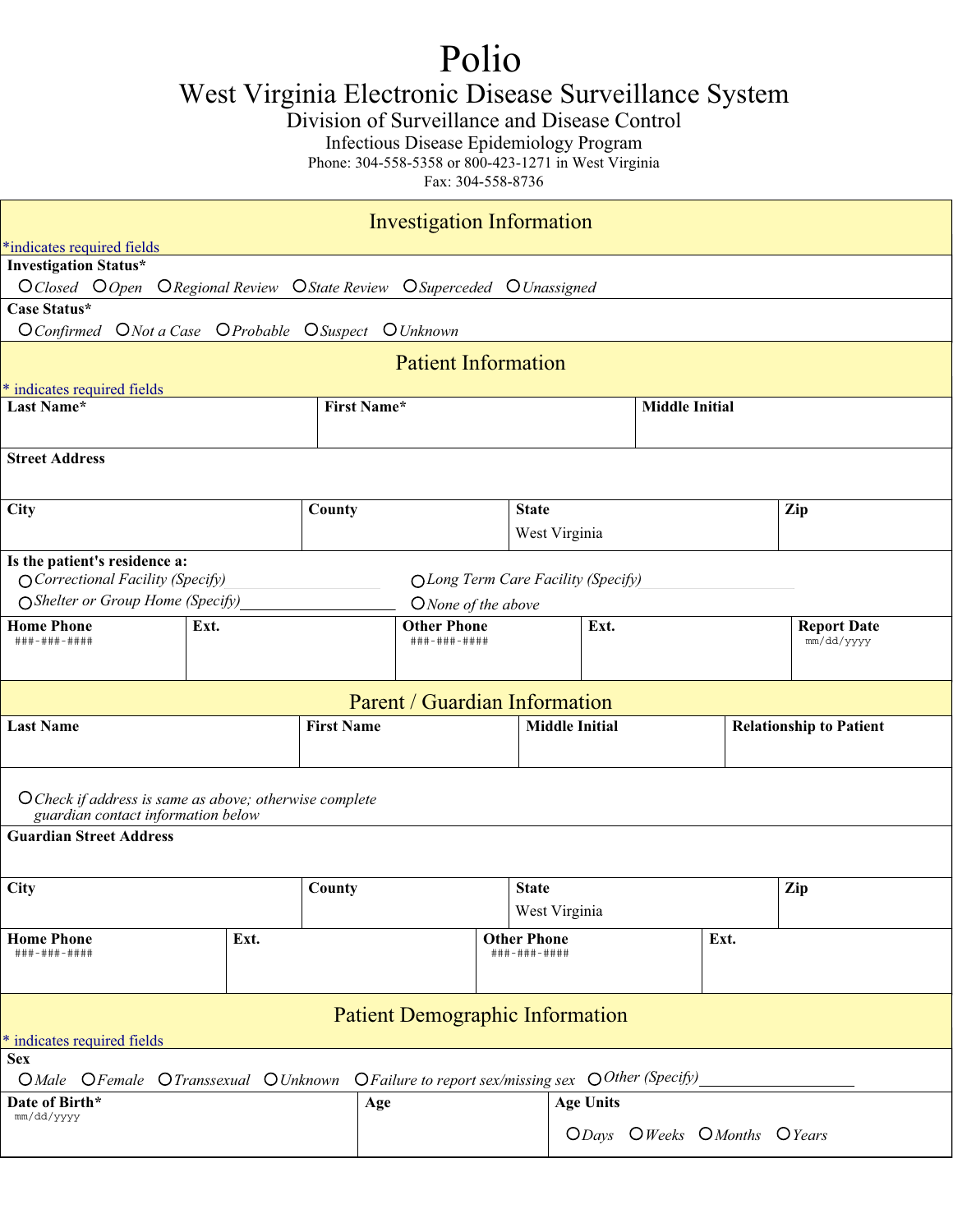| First Name                                                                                             | Last Name                                        |                               |                                                                       | Polio 11/12/04                |                                      | Page 2                           |  |  |  |  |
|--------------------------------------------------------------------------------------------------------|--------------------------------------------------|-------------------------------|-----------------------------------------------------------------------|-------------------------------|--------------------------------------|----------------------------------|--|--|--|--|
|                                                                                                        |                                                  |                               | Patient Demographic Information cont.                                 |                               |                                      |                                  |  |  |  |  |
| Ethnicity                                                                                              |                                                  |                               |                                                                       |                               |                                      |                                  |  |  |  |  |
| O Hispanic or Latino ONot Hispanic or Latino O Unknown O Failure to report ethnicity/missing ethnicity |                                                  |                               |                                                                       |                               |                                      |                                  |  |  |  |  |
| Race<br>(Check all that apply)                                                                         |                                                  |                               |                                                                       |                               |                                      |                                  |  |  |  |  |
| $\Box$ American Indian or Alaska Native                                                                | $\Box$ <i>Asian</i>                              |                               |                                                                       |                               |                                      |                                  |  |  |  |  |
| $\Box$ Black or African American                                                                       | $\Box$ Native Hawaiian or Other Pacific Islander |                               |                                                                       |                               |                                      |                                  |  |  |  |  |
| $\Box$ White                                                                                           | $\Box$ Unknown                                   |                               |                                                                       |                               |                                      |                                  |  |  |  |  |
| $\Box$ Failure to report race/missing race                                                             | □ Some Other Race                                |                               |                                                                       |                               |                                      |                                  |  |  |  |  |
|                                                                                                        |                                                  |                               | <b>Outcome and Clinical Information</b>                               |                               |                                      |                                  |  |  |  |  |
| Date of onset of symptoms<br>Date of diagnosis                                                         |                                                  |                               |                                                                       |                               |                                      |                                  |  |  |  |  |
| mm/dd/yyyy                                                                                             |                                                  |                               | mm/dd/yyyy                                                            |                               |                                      |                                  |  |  |  |  |
|                                                                                                        |                                                  |                               |                                                                       |                               |                                      |                                  |  |  |  |  |
| Was patient hospitalized for this disease?                                                             |                                                  | <b>Name of Hospital</b>       |                                                                       |                               | Date of Admission<br>mm/dd/yyyy      |                                  |  |  |  |  |
| OYes ONo OUnknown                                                                                      |                                                  |                               |                                                                       |                               |                                      |                                  |  |  |  |  |
| Patient outcome from this disease:                                                                     |                                                  |                               | Date of Death                                                         |                               |                                      |                                  |  |  |  |  |
| ODied OSurvived OUnknown                                                                               |                                                  |                               | mm/dd/yyyy                                                            |                               |                                      |                                  |  |  |  |  |
| <b>Autopsy Performed?</b>                                                                              |                                                  |                               |                                                                       |                               |                                      |                                  |  |  |  |  |
| OYes ONo OUnknown                                                                                      |                                                  |                               |                                                                       |                               |                                      |                                  |  |  |  |  |
| <b>Onset of Paralysis</b><br>mm/dd/yyyy                                                                | Date of 60-day follow up                         |                               |                                                                       | <b>Site of Paralysis</b>      |                                      |                                  |  |  |  |  |
|                                                                                                        | mm/dd/yyyy                                       |                               |                                                                       | OSpinal OBulbar OSpino-bulbar |                                      |                                  |  |  |  |  |
| 60-day residual                                                                                        |                                                  |                               |                                                                       |                               |                                      |                                  |  |  |  |  |
| ONone OMinor (any minor involvement)                                                                   | <i>involvement</i> )                             |                               | O Significant (< or = 3 extremities and respiratory O Death O Unknown |                               |                                      |                                  |  |  |  |  |
|                                                                                                        |                                                  | <b>Laboratory Information</b> |                                                                       |                               |                                      |                                  |  |  |  |  |
| Serum specimens submitted                                                                              |                                                  |                               |                                                                       |                               |                                      |                                  |  |  |  |  |
| Serum 1                                                                                                |                                                  |                               |                                                                       |                               |                                      |                                  |  |  |  |  |
| Lab Name                                                                                               | Test (Neut, CF)                                  |                               |                                                                       |                               | <b>Collection Date</b><br>mm/dd/yyyy | <b>Result Date</b><br>mm/dd/yyyy |  |  |  |  |
|                                                                                                        |                                                  |                               |                                                                       |                               |                                      |                                  |  |  |  |  |
| <b>P1</b>                                                                                              | P <sub>2</sub>                                   |                               |                                                                       | <b>P3</b>                     |                                      |                                  |  |  |  |  |
|                                                                                                        |                                                  |                               |                                                                       |                               |                                      |                                  |  |  |  |  |
| Serum <sub>2</sub>                                                                                     |                                                  |                               |                                                                       |                               |                                      |                                  |  |  |  |  |
| <b>Lab Name</b>                                                                                        | Test (Neut, CF)                                  |                               |                                                                       |                               | <b>Collection Date</b><br>mm/dd/yyyy | <b>Result Date</b><br>mm/dd/yyyy |  |  |  |  |
| <b>P1</b>                                                                                              | P <sub>2</sub>                                   |                               |                                                                       | <b>P3</b>                     |                                      |                                  |  |  |  |  |
|                                                                                                        |                                                  |                               |                                                                       |                               |                                      |                                  |  |  |  |  |
| Specimens submitted for isolation                                                                      |                                                  |                               |                                                                       |                               |                                      |                                  |  |  |  |  |
| No.<br><b>Lab Name</b>                                                                                 | <b>Specimen Type</b>                             |                               | <b>Collection Date</b>                                                | <b>Result Date</b>            |                                      | <b>Result</b>                    |  |  |  |  |
|                                                                                                        |                                                  |                               | mm/dd/yyyy                                                            | mm/dd/yyyy                    |                                      |                                  |  |  |  |  |
| $1$ .                                                                                                  |                                                  |                               |                                                                       |                               |                                      |                                  |  |  |  |  |
| $\mathbf 2$ .                                                                                          |                                                  |                               |                                                                       |                               |                                      |                                  |  |  |  |  |
|                                                                                                        |                                                  |                               |                                                                       |                               |                                      |                                  |  |  |  |  |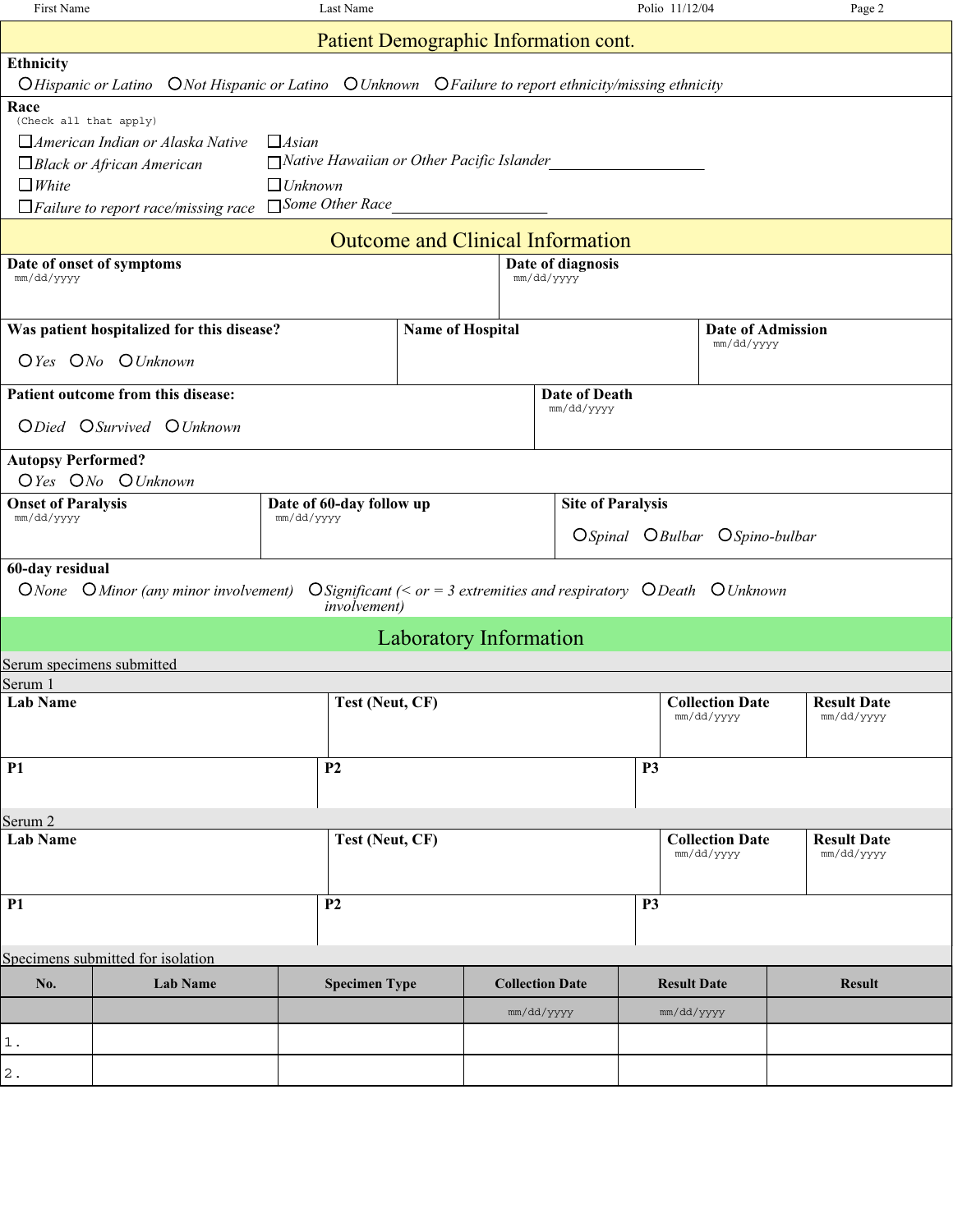| First Name              |                                                                                            |                      | Last Name              |                              |                       | Polio 11/12/04 |                      | Page 3                              |  |  |
|-------------------------|--------------------------------------------------------------------------------------------|----------------------|------------------------|------------------------------|-----------------------|----------------|----------------------|-------------------------------------|--|--|
|                         |                                                                                            |                      |                        | Laboratory Information cont. |                       |                |                      |                                     |  |  |
| <b>CDC</b> Laboratory   |                                                                                            |                      |                        |                              |                       |                |                      |                                     |  |  |
|                         | Serum specimens sent to CDC?                                                               |                      |                        |                              | <b>Date Received</b>  |                |                      |                                     |  |  |
| $O$ Yes $ONo$           |                                                                                            |                      |                        |                              | mm/dd/yyyy            |                |                      |                                     |  |  |
| <b>Serum</b>            | <b>Test</b>                                                                                |                      | <b>Collection Date</b> | P <sub>1</sub>               |                       | P <sub>2</sub> |                      | <b>P3</b>                           |  |  |
|                         |                                                                                            |                      | mm/dd/yyyy             |                              |                       |                |                      |                                     |  |  |
| $1$ .                   |                                                                                            |                      |                        |                              |                       |                |                      |                                     |  |  |
| $\mathbf 2$ .           |                                                                                            |                      |                        |                              |                       |                |                      |                                     |  |  |
|                         | Specimens for polio virus isolation sent to CDC                                            |                      |                        |                              |                       |                | <b>Date Received</b> |                                     |  |  |
| $O$ Yes $ONo$           |                                                                                            |                      |                        |                              |                       |                | mm/dd/yyyy           |                                     |  |  |
| No.                     |                                                                                            | <b>Specimen Type</b> |                        |                              | <b>Date Collected</b> |                |                      | <b>Result Date (viral type)</b>     |  |  |
|                         |                                                                                            |                      |                        |                              | mm/dd/yyyy            |                |                      | mm/dd/yyyy                          |  |  |
| $1\,.$                  |                                                                                            |                      |                        |                              |                       |                |                      |                                     |  |  |
| $\mathbf 2$ .           |                                                                                            |                      |                        |                              |                       |                |                      |                                     |  |  |
|                         | <b>Strain characterization results</b><br>O Genomic sequencing O Polymerase chain reaction |                      |                        |                              |                       |                |                      |                                     |  |  |
| Special Investigations  |                                                                                            |                      |                        |                              |                       |                |                      |                                     |  |  |
| <b>EMG</b> conducted    |                                                                                            | If Yes, Results      |                        |                              |                       |                |                      | <b>Date of Result</b><br>mm/dd/yyyy |  |  |
|                         | OYes ONo OUnknown                                                                          |                      |                        |                              |                       |                |                      |                                     |  |  |
| <b>Nerve Conduction</b> |                                                                                            |                      | If Yes, Results        |                              |                       |                |                      | <b>Date of Result</b><br>mm/dd/yyyy |  |  |
|                         | OYes ONo OUnknown                                                                          |                      |                        |                              |                       |                |                      |                                     |  |  |
|                         | Immune deficiency diagnosed prior to OPV exposure                                          |                      |                        | If Yes, Diagnosis            |                       |                |                      | <b>Immune studies performed</b>     |  |  |
|                         | OYes ONo OUnknown                                                                          |                      |                        |                              |                       |                |                      |                                     |  |  |
| <b>HIV Status:</b>      |                                                                                            |                      |                        |                              |                       |                |                      |                                     |  |  |
|                         | OPositive ONegative OUnknown                                                               |                      |                        |                              |                       |                |                      |                                     |  |  |
| <b>Laboratory Name</b>  |                                                                                            | Phone                | Ext.                   |                              |                       |                |                      | <b>Fax Number</b>                   |  |  |
|                         |                                                                                            | ###-###-####         |                        |                              |                       |                |                      | ###-###-####                        |  |  |
| <b>Address</b>          |                                                                                            |                      |                        |                              |                       |                |                      |                                     |  |  |
|                         |                                                                                            |                      |                        |                              |                       |                |                      |                                     |  |  |
| State:                  |                                                                                            |                      |                        | Zip:                         |                       |                |                      |                                     |  |  |
| West Virginia           |                                                                                            |                      |                        |                              |                       |                |                      |                                     |  |  |
|                         |                                                                                            |                      |                        |                              |                       |                |                      |                                     |  |  |
|                         |                                                                                            |                      |                        | <b>Reporting Source</b>      | <b>First Name</b>     |                |                      |                                     |  |  |
| <b>Last Name</b>        |                                                                                            |                      |                        |                              |                       |                |                      |                                     |  |  |
| <b>Phone</b>            |                                                                                            | Ext.                 |                        |                              |                       | Fax            |                      |                                     |  |  |
| ###-###-####            |                                                                                            |                      |                        |                              | ###-###-####          |                |                      |                                     |  |  |
|                         |                                                                                            |                      |                        |                              |                       |                |                      |                                     |  |  |
| Facility                |                                                                                            |                      |                        |                              |                       |                |                      |                                     |  |  |
| <b>Address</b>          |                                                                                            |                      |                        |                              |                       |                |                      |                                     |  |  |
|                         |                                                                                            |                      |                        |                              |                       |                |                      |                                     |  |  |
| <b>City</b>             |                                                                                            |                      | <b>State</b>           |                              |                       | Zip            |                      |                                     |  |  |
|                         |                                                                                            |                      | West Virginia          |                              |                       |                |                      |                                     |  |  |
|                         |                                                                                            |                      |                        |                              |                       |                |                      |                                     |  |  |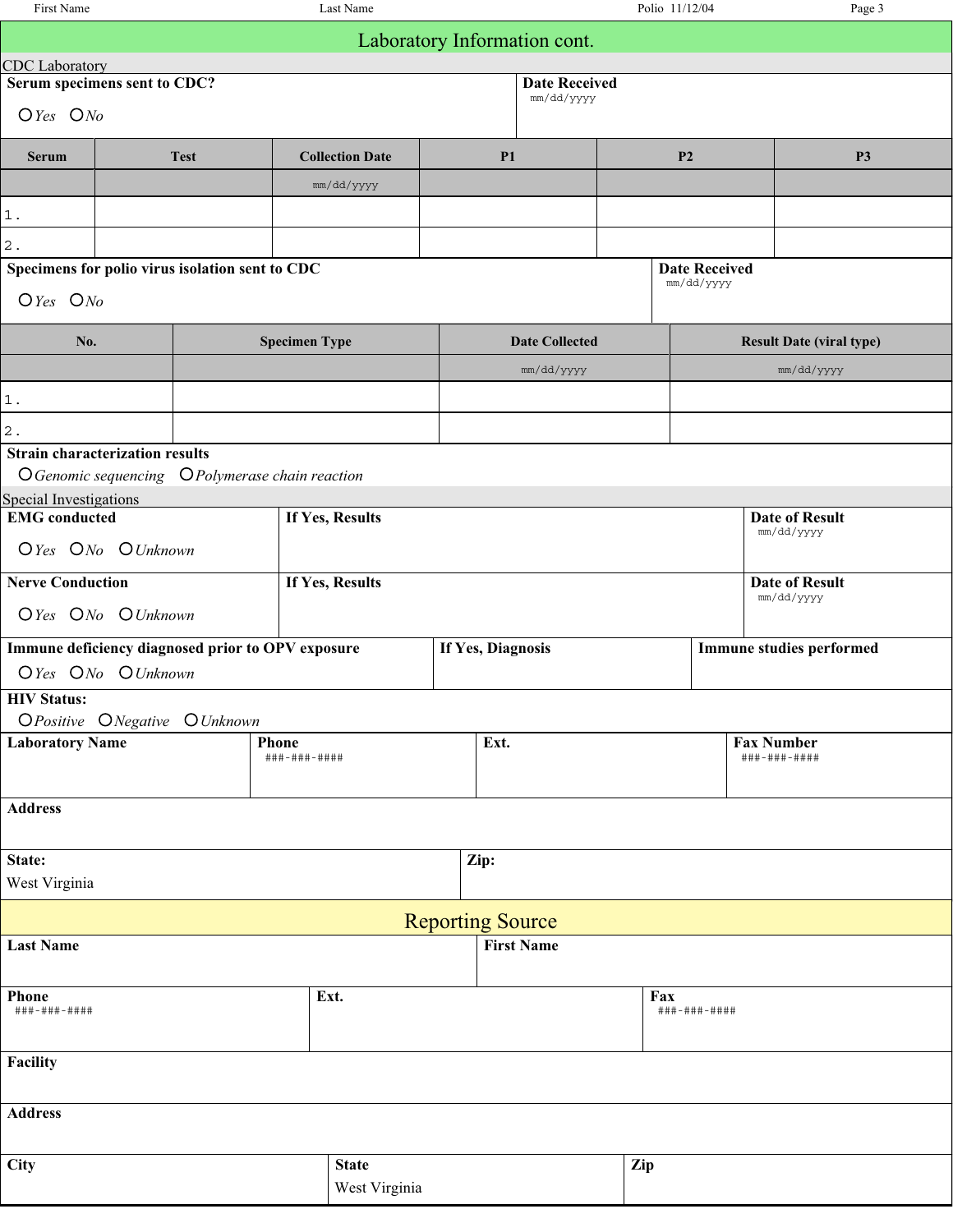| First Name                                       | Last Name                              |                   |              |                                                                                     |                   |                                              | Polio 11/12/04 | Page 4 |                    |  |
|--------------------------------------------------|----------------------------------------|-------------------|--------------|-------------------------------------------------------------------------------------|-------------------|----------------------------------------------|----------------|--------|--------------------|--|
| Reporting Source cont.                           |                                        |                   |              |                                                                                     |                   |                                              |                |        |                    |  |
| E-mail                                           |                                        |                   |              |                                                                                     |                   |                                              |                |        |                    |  |
|                                                  |                                        |                   |              |                                                                                     |                   |                                              |                |        |                    |  |
| <b>Provider with Further Patient Information</b> |                                        |                   |              |                                                                                     |                   |                                              |                |        |                    |  |
| <b>Last Name</b>                                 |                                        |                   |              |                                                                                     | <b>First Name</b> |                                              |                |        |                    |  |
| Phone                                            |                                        |                   | Fax          |                                                                                     |                   |                                              |                |        |                    |  |
| ###-###-####                                     |                                        | Ext.              |              |                                                                                     |                   |                                              | ###-###-####   |        |                    |  |
|                                                  |                                        |                   |              |                                                                                     |                   |                                              |                |        |                    |  |
| <b>Address</b>                                   |                                        |                   |              |                                                                                     |                   |                                              |                |        |                    |  |
| City                                             |                                        |                   | <b>State</b> |                                                                                     |                   |                                              |                | Zip    |                    |  |
|                                                  |                                        |                   |              | West Virginia                                                                       |                   |                                              |                |        |                    |  |
|                                                  |                                        |                   |              |                                                                                     |                   | Public Health Investigation                  |                |        |                    |  |
| <b>Name of Person Interviewed</b>                |                                        |                   |              | <b>Relationship to Patient</b>                                                      |                   | Date reported to public health<br>mm/dd/yyyy |                |        |                    |  |
|                                                  |                                        |                   |              |                                                                                     |                   |                                              |                |        |                    |  |
| Investigator                                     | Date public health investigation began |                   |              |                                                                                     |                   | <b>Health Department</b>                     |                |        | <b>Phone</b>       |  |
|                                                  | mm/dd/yyyy                             |                   |              |                                                                                     |                   |                                              |                |        | ###-###-####       |  |
| Ext.                                             |                                        |                   |              |                                                                                     |                   |                                              |                |        |                    |  |
|                                                  |                                        |                   |              |                                                                                     |                   |                                              |                |        |                    |  |
| <b>Investigation ID</b>                          | Part of an Outbreak?                   |                   |              |                                                                                     |                   | <b>Outbreak Name</b>                         |                |        | Lost to follow-up? |  |
|                                                  |                                        | OYes ONo OUnknown |              |                                                                                     |                   |                                              |                |        | $O$ Yes $ONo$      |  |
|                                                  |                                        |                   |              | <b>Vaccine History</b>                                                              |                   |                                              |                |        |                    |  |
| Received TOPV prior to onset of symptoms?        |                                        |                   |              | If Yes, date:<br>$\texttt{mm}/\texttt{dd}/\texttt{y}\texttt{y}\texttt{y}\texttt{y}$ |                   |                                              | Lot $#$        |        |                    |  |
| OYes ONo OUnknown                                |                                        |                   |              |                                                                                     |                   |                                              |                |        |                    |  |
| <b>MOPV</b>                                      |                                        |                   |              |                                                                                     |                   |                                              |                |        |                    |  |
| <b>MOPV</b> - Total doses ever received          |                                        |                   |              |                                                                                     |                   | No.                                          | <b>Date</b>    |        | Lot $\#$           |  |
|                                                  |                                        |                   |              |                                                                                     |                   |                                              | mm/dd/yyyy     |        |                    |  |
|                                                  |                                        |                   |              |                                                                                     |                   | $1\,.$                                       |                |        |                    |  |
|                                                  |                                        |                   |              |                                                                                     |                   | $\mathbf 2$ .                                |                |        |                    |  |
|                                                  |                                        |                   |              |                                                                                     |                   | $\ensuremath{\mathsf{3}}$ .                  |                |        |                    |  |
|                                                  |                                        |                   |              |                                                                                     |                   | $4$ .                                        |                |        |                    |  |
|                                                  |                                        |                   |              |                                                                                     |                   | $5$ .                                        |                |        |                    |  |
|                                                  |                                        |                   |              |                                                                                     |                   | $\,$ 6 .                                     |                |        |                    |  |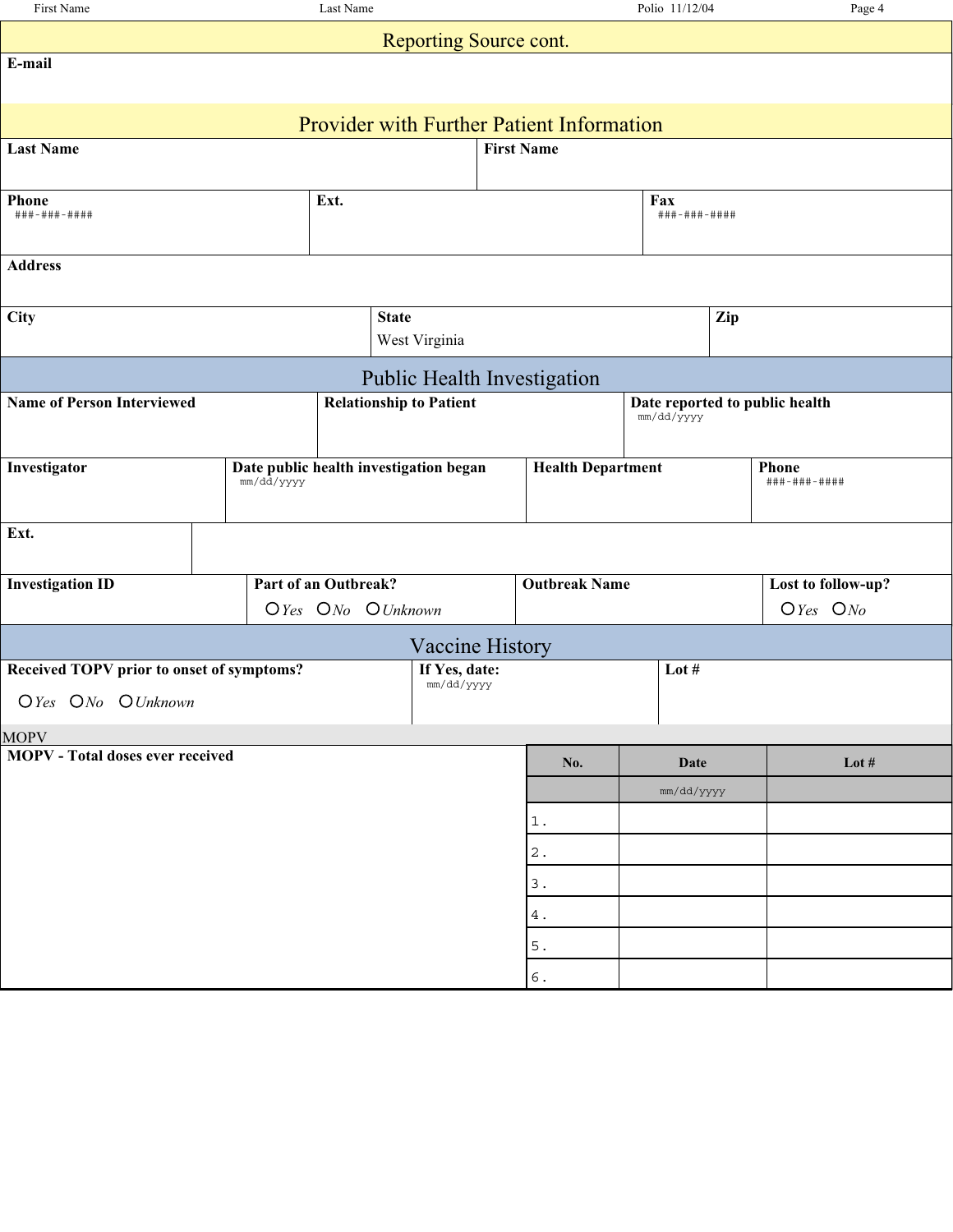| Vaccine History cont.<br><b>TOPV - Total doses ever received</b><br>No.<br>Lot $#$<br>Date<br>mm/dd/yyyy<br>$1$ .<br>$\mathbf 2$ .<br>$3$ .<br>$4$ .<br>$5.$<br>$\epsilon$ .<br><b>IPV</b><br><b>IPV</b> - Total doses ever received<br>Lot $#$<br>No.<br>Date<br>mm/dd/yyyy<br>$1$ .<br>$\,2$ .<br>3.<br>4.<br>$5$ .<br>6.<br>If Not Vaccinated, What Was the Reason?<br>O Religious exemption<br>O Medical Contraindication<br><b>OPhilosophical Exemption</b><br>O Lab evidence of previous disease<br>$OMD$ diagnosis of previous disease<br>O Under age for vaccination<br>$\bigcirc$ Other (specify):<br>O Parental refusal<br>$O$ Unknown<br>Total number of simultaneous injections at the time of polio vaccination<br>Injection(s) 30 days prior to illness onset:<br>1st Injection<br>Site of first injection<br>Date of first injection<br>mm/dd/yyyy<br>OLeft Deltoid ORight Deltoid OLeft Thigh ORight Thigh OLeft Gluteal ORight Gluteal<br><b>1st Injected Substance</b><br>$O$ <i>Other</i><br>OVaccine OAntibiotic<br>2nd Injection<br>Date of second injection<br>Site of second injection<br>mm/dd/yyyy<br>OLeft Deltoid ORight Deltoid OLeft Thigh ORight Thigh OLeft Gluteal ORight Gluteal<br>2nd Injected Substance<br>$O$ <i>Other</i><br>OVaccine OAntibiotic<br>3rd Injection<br>Site of third injection<br>Date of third injection<br>mm/dd/yyyy<br>OLeft Deltoid ORight Deltoid OLeft Thigh ORight Thigh OLeft Gluteal ORight Gluteal<br>3rd Injected Substance<br>$O$ <i>Other</i><br>OVaccine OAntibiotic | First Name  | Last Name |  | Polio 11/12/04 | Page 5 |  |  |  |  |  |
|------------------------------------------------------------------------------------------------------------------------------------------------------------------------------------------------------------------------------------------------------------------------------------------------------------------------------------------------------------------------------------------------------------------------------------------------------------------------------------------------------------------------------------------------------------------------------------------------------------------------------------------------------------------------------------------------------------------------------------------------------------------------------------------------------------------------------------------------------------------------------------------------------------------------------------------------------------------------------------------------------------------------------------------------------------------------------------------------------------------------------------------------------------------------------------------------------------------------------------------------------------------------------------------------------------------------------------------------------------------------------------------------------------------------------------------------------------------------------------------------------------------------------------------|-------------|-----------|--|----------------|--------|--|--|--|--|--|
|                                                                                                                                                                                                                                                                                                                                                                                                                                                                                                                                                                                                                                                                                                                                                                                                                                                                                                                                                                                                                                                                                                                                                                                                                                                                                                                                                                                                                                                                                                                                          |             |           |  |                |        |  |  |  |  |  |
|                                                                                                                                                                                                                                                                                                                                                                                                                                                                                                                                                                                                                                                                                                                                                                                                                                                                                                                                                                                                                                                                                                                                                                                                                                                                                                                                                                                                                                                                                                                                          | <b>TOPV</b> |           |  |                |        |  |  |  |  |  |
|                                                                                                                                                                                                                                                                                                                                                                                                                                                                                                                                                                                                                                                                                                                                                                                                                                                                                                                                                                                                                                                                                                                                                                                                                                                                                                                                                                                                                                                                                                                                          |             |           |  |                |        |  |  |  |  |  |
|                                                                                                                                                                                                                                                                                                                                                                                                                                                                                                                                                                                                                                                                                                                                                                                                                                                                                                                                                                                                                                                                                                                                                                                                                                                                                                                                                                                                                                                                                                                                          |             |           |  |                |        |  |  |  |  |  |
|                                                                                                                                                                                                                                                                                                                                                                                                                                                                                                                                                                                                                                                                                                                                                                                                                                                                                                                                                                                                                                                                                                                                                                                                                                                                                                                                                                                                                                                                                                                                          |             |           |  |                |        |  |  |  |  |  |
|                                                                                                                                                                                                                                                                                                                                                                                                                                                                                                                                                                                                                                                                                                                                                                                                                                                                                                                                                                                                                                                                                                                                                                                                                                                                                                                                                                                                                                                                                                                                          |             |           |  |                |        |  |  |  |  |  |
|                                                                                                                                                                                                                                                                                                                                                                                                                                                                                                                                                                                                                                                                                                                                                                                                                                                                                                                                                                                                                                                                                                                                                                                                                                                                                                                                                                                                                                                                                                                                          |             |           |  |                |        |  |  |  |  |  |
|                                                                                                                                                                                                                                                                                                                                                                                                                                                                                                                                                                                                                                                                                                                                                                                                                                                                                                                                                                                                                                                                                                                                                                                                                                                                                                                                                                                                                                                                                                                                          |             |           |  |                |        |  |  |  |  |  |
|                                                                                                                                                                                                                                                                                                                                                                                                                                                                                                                                                                                                                                                                                                                                                                                                                                                                                                                                                                                                                                                                                                                                                                                                                                                                                                                                                                                                                                                                                                                                          |             |           |  |                |        |  |  |  |  |  |
|                                                                                                                                                                                                                                                                                                                                                                                                                                                                                                                                                                                                                                                                                                                                                                                                                                                                                                                                                                                                                                                                                                                                                                                                                                                                                                                                                                                                                                                                                                                                          |             |           |  |                |        |  |  |  |  |  |
|                                                                                                                                                                                                                                                                                                                                                                                                                                                                                                                                                                                                                                                                                                                                                                                                                                                                                                                                                                                                                                                                                                                                                                                                                                                                                                                                                                                                                                                                                                                                          |             |           |  |                |        |  |  |  |  |  |
|                                                                                                                                                                                                                                                                                                                                                                                                                                                                                                                                                                                                                                                                                                                                                                                                                                                                                                                                                                                                                                                                                                                                                                                                                                                                                                                                                                                                                                                                                                                                          |             |           |  |                |        |  |  |  |  |  |
|                                                                                                                                                                                                                                                                                                                                                                                                                                                                                                                                                                                                                                                                                                                                                                                                                                                                                                                                                                                                                                                                                                                                                                                                                                                                                                                                                                                                                                                                                                                                          |             |           |  |                |        |  |  |  |  |  |
|                                                                                                                                                                                                                                                                                                                                                                                                                                                                                                                                                                                                                                                                                                                                                                                                                                                                                                                                                                                                                                                                                                                                                                                                                                                                                                                                                                                                                                                                                                                                          |             |           |  |                |        |  |  |  |  |  |
|                                                                                                                                                                                                                                                                                                                                                                                                                                                                                                                                                                                                                                                                                                                                                                                                                                                                                                                                                                                                                                                                                                                                                                                                                                                                                                                                                                                                                                                                                                                                          |             |           |  |                |        |  |  |  |  |  |
|                                                                                                                                                                                                                                                                                                                                                                                                                                                                                                                                                                                                                                                                                                                                                                                                                                                                                                                                                                                                                                                                                                                                                                                                                                                                                                                                                                                                                                                                                                                                          |             |           |  |                |        |  |  |  |  |  |
|                                                                                                                                                                                                                                                                                                                                                                                                                                                                                                                                                                                                                                                                                                                                                                                                                                                                                                                                                                                                                                                                                                                                                                                                                                                                                                                                                                                                                                                                                                                                          |             |           |  |                |        |  |  |  |  |  |
|                                                                                                                                                                                                                                                                                                                                                                                                                                                                                                                                                                                                                                                                                                                                                                                                                                                                                                                                                                                                                                                                                                                                                                                                                                                                                                                                                                                                                                                                                                                                          |             |           |  |                |        |  |  |  |  |  |
|                                                                                                                                                                                                                                                                                                                                                                                                                                                                                                                                                                                                                                                                                                                                                                                                                                                                                                                                                                                                                                                                                                                                                                                                                                                                                                                                                                                                                                                                                                                                          |             |           |  |                |        |  |  |  |  |  |
|                                                                                                                                                                                                                                                                                                                                                                                                                                                                                                                                                                                                                                                                                                                                                                                                                                                                                                                                                                                                                                                                                                                                                                                                                                                                                                                                                                                                                                                                                                                                          |             |           |  |                |        |  |  |  |  |  |
|                                                                                                                                                                                                                                                                                                                                                                                                                                                                                                                                                                                                                                                                                                                                                                                                                                                                                                                                                                                                                                                                                                                                                                                                                                                                                                                                                                                                                                                                                                                                          |             |           |  |                |        |  |  |  |  |  |
|                                                                                                                                                                                                                                                                                                                                                                                                                                                                                                                                                                                                                                                                                                                                                                                                                                                                                                                                                                                                                                                                                                                                                                                                                                                                                                                                                                                                                                                                                                                                          |             |           |  |                |        |  |  |  |  |  |
|                                                                                                                                                                                                                                                                                                                                                                                                                                                                                                                                                                                                                                                                                                                                                                                                                                                                                                                                                                                                                                                                                                                                                                                                                                                                                                                                                                                                                                                                                                                                          |             |           |  |                |        |  |  |  |  |  |
|                                                                                                                                                                                                                                                                                                                                                                                                                                                                                                                                                                                                                                                                                                                                                                                                                                                                                                                                                                                                                                                                                                                                                                                                                                                                                                                                                                                                                                                                                                                                          |             |           |  |                |        |  |  |  |  |  |
|                                                                                                                                                                                                                                                                                                                                                                                                                                                                                                                                                                                                                                                                                                                                                                                                                                                                                                                                                                                                                                                                                                                                                                                                                                                                                                                                                                                                                                                                                                                                          |             |           |  |                |        |  |  |  |  |  |
|                                                                                                                                                                                                                                                                                                                                                                                                                                                                                                                                                                                                                                                                                                                                                                                                                                                                                                                                                                                                                                                                                                                                                                                                                                                                                                                                                                                                                                                                                                                                          |             |           |  |                |        |  |  |  |  |  |
|                                                                                                                                                                                                                                                                                                                                                                                                                                                                                                                                                                                                                                                                                                                                                                                                                                                                                                                                                                                                                                                                                                                                                                                                                                                                                                                                                                                                                                                                                                                                          |             |           |  |                |        |  |  |  |  |  |
|                                                                                                                                                                                                                                                                                                                                                                                                                                                                                                                                                                                                                                                                                                                                                                                                                                                                                                                                                                                                                                                                                                                                                                                                                                                                                                                                                                                                                                                                                                                                          |             |           |  |                |        |  |  |  |  |  |
|                                                                                                                                                                                                                                                                                                                                                                                                                                                                                                                                                                                                                                                                                                                                                                                                                                                                                                                                                                                                                                                                                                                                                                                                                                                                                                                                                                                                                                                                                                                                          |             |           |  |                |        |  |  |  |  |  |
|                                                                                                                                                                                                                                                                                                                                                                                                                                                                                                                                                                                                                                                                                                                                                                                                                                                                                                                                                                                                                                                                                                                                                                                                                                                                                                                                                                                                                                                                                                                                          |             |           |  |                |        |  |  |  |  |  |
|                                                                                                                                                                                                                                                                                                                                                                                                                                                                                                                                                                                                                                                                                                                                                                                                                                                                                                                                                                                                                                                                                                                                                                                                                                                                                                                                                                                                                                                                                                                                          |             |           |  |                |        |  |  |  |  |  |
|                                                                                                                                                                                                                                                                                                                                                                                                                                                                                                                                                                                                                                                                                                                                                                                                                                                                                                                                                                                                                                                                                                                                                                                                                                                                                                                                                                                                                                                                                                                                          |             |           |  |                |        |  |  |  |  |  |
|                                                                                                                                                                                                                                                                                                                                                                                                                                                                                                                                                                                                                                                                                                                                                                                                                                                                                                                                                                                                                                                                                                                                                                                                                                                                                                                                                                                                                                                                                                                                          |             |           |  |                |        |  |  |  |  |  |
|                                                                                                                                                                                                                                                                                                                                                                                                                                                                                                                                                                                                                                                                                                                                                                                                                                                                                                                                                                                                                                                                                                                                                                                                                                                                                                                                                                                                                                                                                                                                          |             |           |  |                |        |  |  |  |  |  |
|                                                                                                                                                                                                                                                                                                                                                                                                                                                                                                                                                                                                                                                                                                                                                                                                                                                                                                                                                                                                                                                                                                                                                                                                                                                                                                                                                                                                                                                                                                                                          |             |           |  |                |        |  |  |  |  |  |
|                                                                                                                                                                                                                                                                                                                                                                                                                                                                                                                                                                                                                                                                                                                                                                                                                                                                                                                                                                                                                                                                                                                                                                                                                                                                                                                                                                                                                                                                                                                                          |             |           |  |                |        |  |  |  |  |  |
|                                                                                                                                                                                                                                                                                                                                                                                                                                                                                                                                                                                                                                                                                                                                                                                                                                                                                                                                                                                                                                                                                                                                                                                                                                                                                                                                                                                                                                                                                                                                          |             |           |  |                |        |  |  |  |  |  |
|                                                                                                                                                                                                                                                                                                                                                                                                                                                                                                                                                                                                                                                                                                                                                                                                                                                                                                                                                                                                                                                                                                                                                                                                                                                                                                                                                                                                                                                                                                                                          |             |           |  |                |        |  |  |  |  |  |
|                                                                                                                                                                                                                                                                                                                                                                                                                                                                                                                                                                                                                                                                                                                                                                                                                                                                                                                                                                                                                                                                                                                                                                                                                                                                                                                                                                                                                                                                                                                                          |             |           |  |                |        |  |  |  |  |  |
|                                                                                                                                                                                                                                                                                                                                                                                                                                                                                                                                                                                                                                                                                                                                                                                                                                                                                                                                                                                                                                                                                                                                                                                                                                                                                                                                                                                                                                                                                                                                          |             |           |  |                |        |  |  |  |  |  |